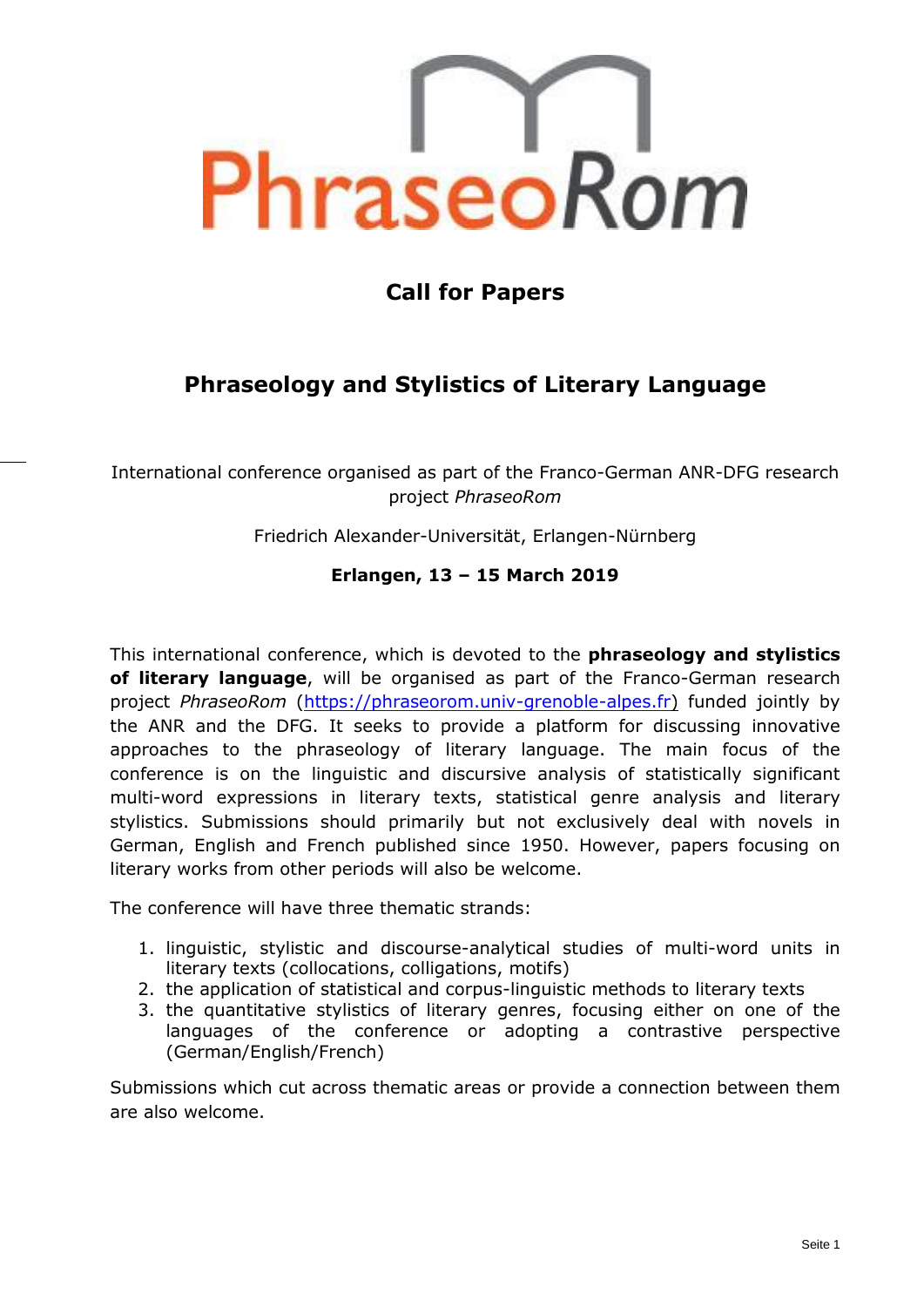

The conference will have two sections:

- **Section 1 :** statistical research methods and their application to large corpora of fiction
- **Section 2 :** linguistic and stylistic analyses of literary genres (corpus stylistics)

The conference languages are German, English and French. A selection of articles will be published in a volume of conference proceedings. An academic committee will be responsible for the selection process.

Please submit an abstract of one page max. (including bibliographic references) in German, English or French to the following address (DOC and PDF) by September 30th 2018: [conference-phraseorom@fau.de.](mailto:conference-phraseorom@fau.de)

#### **Important dates:**

Deadline for the submission of abstracts: 30 September 2018 Notification of acceptance: 31 October 2018 The conference will take place from 13-15 March 2019.

**Registration fee:** 60 € (20 € for PhD students)

**Conference venue:** Friedrich-Alexander-Universität Erlangen-Nürnberg, Institut für Romanistik, Bismarckstraße 1, 91054 Erlangen, Germany

## **Speakers:**

Michaela Mahlberg (University of Birmingham) Dan McIntyre (University of Huddersfield) Christof Schöch (Universität Trier) Véronique Montémont (ATILF)

## **Organisation and contacts:**

Ludwig Fesenmeier (FAU Erlangen-Nürnberg) Stefan Koch (FAU Erlangen-Nürnberg)

[conference-phraseorom@fau.de](mailto:conference-phraseorom@fau.de)

More detailed information on <https://www.romanistik.phil.fau.de/phraseorom/>